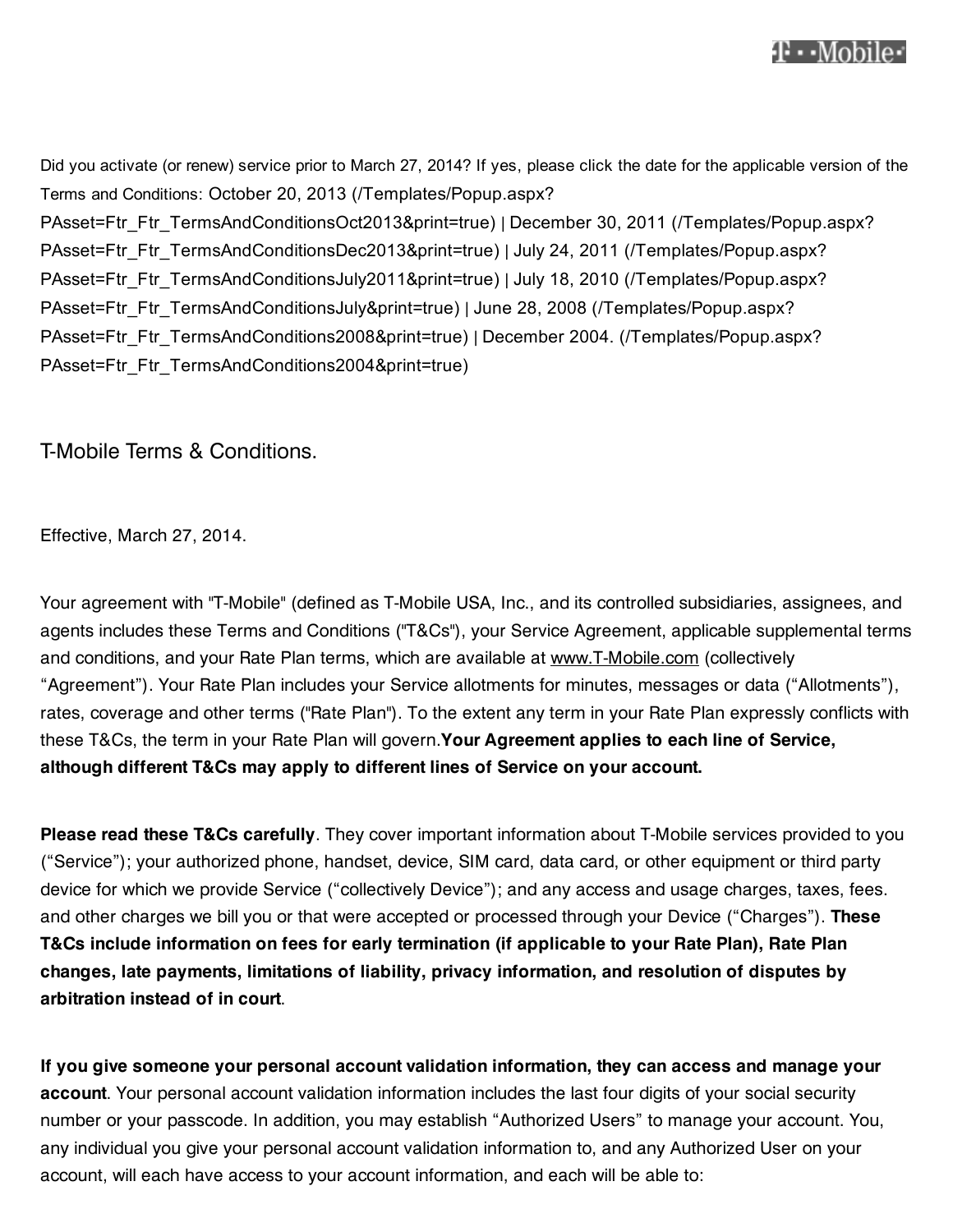- Make changes to your account;
- Add services or features to your account;
- Remove services or features from your account;
- Receive notices and disclosures on your behalf; and
- Purchase Devices for use with our Service.

All of these activities may result in additional fees, payments due, or Charges to your account, a new minimum term for the line(s) of Service, and/or a new agreement or payment terms that will apply to the account, or to the purchase of Devices. The agreements which are made on your behalf may include retail installment sales agreements for the purchase of Devices to use with our Service. You agree that you will be bound by all such notices, disclosures, changes and terms of agreement, and obligated to pay any resulting fees, payments or Charges. Authorized changes may require your agreement to new T&Cs.

**1. Acceptance. YOUR AGREEMENT WITH T-MOBILE STARTS WHEN YOU ACCEPT**. You represent that you are at least 18 years old (21 years old or legally emancipated if you are a Puerto Rico customer) and you are legally authorized to enter into this Agreement. You accept your Agreement by doing any of the following: (a) giving us a written or electronic signature, or telling us orally that you accept; (b) activating Service; (c) using the Service (d)using your service after you make a change or addition; (e) paying for the Service or a "T-Mobile Device" (a Device purchased from T-Mobile, a T-Mobile dealer, or other T-Mobile authorized retailer ("Dealer")); or (f) opening the T-Mobile Device box or failing to activate Service within 30 days after the purchase of your T-Mobile Device, unless returned within the Cancellation Period (as defined in Section 4). **IF YOU DON'T WANT TO ACCEPT, DON'T DO ANY OF THESE THINGS.**

**2. \* Dispute Resolution and Arbitration. WE EACH AGREE THAT, EXCEPT AS PROVIDED BELOW (AND EXCEPT AS TO PUERTO RICO CUSTOMERS), ANY AND ALL CLAIMS OR DISPUTES IN ANY WAY RELATED TO OR CONCERNING THE AGREEMENT, OUR PRIVACY POLICY, OUR SERVICES, DEVICES OR PRODUCTS, INCLUDING ANY BILLING DISPUTES, WILL BE RESOLVED BY BINDING ARBITRATION OR IN SMALL CLAIMS COURT**. This includes any claims against other parties relating to Services or Devices provided or billed to you (such as our suppliers, Dealers or third party vendors) whenever you also assert claims against us in the same proceeding. We each also agree that the Agreement affects interstate commerce so that the Federal Arbitration Act and federal arbitration law apply (despite the choice of law provision in Section 27). THERE IS NO JUDGE OR JURY IN ARBITRATION, AND COURT REVIEW OF AN ARBITRATION AWARD IS LIMITED. THE ARBITRATOR MUST FOLLOW THIS AGREEMENT AND CAN AWARD THE SAME DAMAGES AND RELIEF AS A COURT (INCLUDING ATTORNEYS' FEES).

Notwithstanding the above, **YOU MAY CHOOSE TO PURSUE YOUR CLAIM IN COURT AND NOT BY ARBITRATION IF YOU OPT OUT OF THESE ARBITRATION PROCEDURES WITHIN 30 DAYS FROM THE EARLIER OF THE DATE YOU PURCHASED A DEVICE FROM US OR THE DATE YOU ACTIVATED A NEW LINE OF SERVICE, OR FOR A LINE OF SERVICE THAT WAS ACTIVATED PRIOR TO JUNE 28, 2008, WITHIN 30 DAYS FROM THE FIRST TIME AFTER DECEMBER 30, 2011 WHEN YOU AGREED TO EXTEND OR RENEW YOUR TERM OF SERVICE FOR THAT LINE (the "Opt Out Deadline")**. You must opt out by the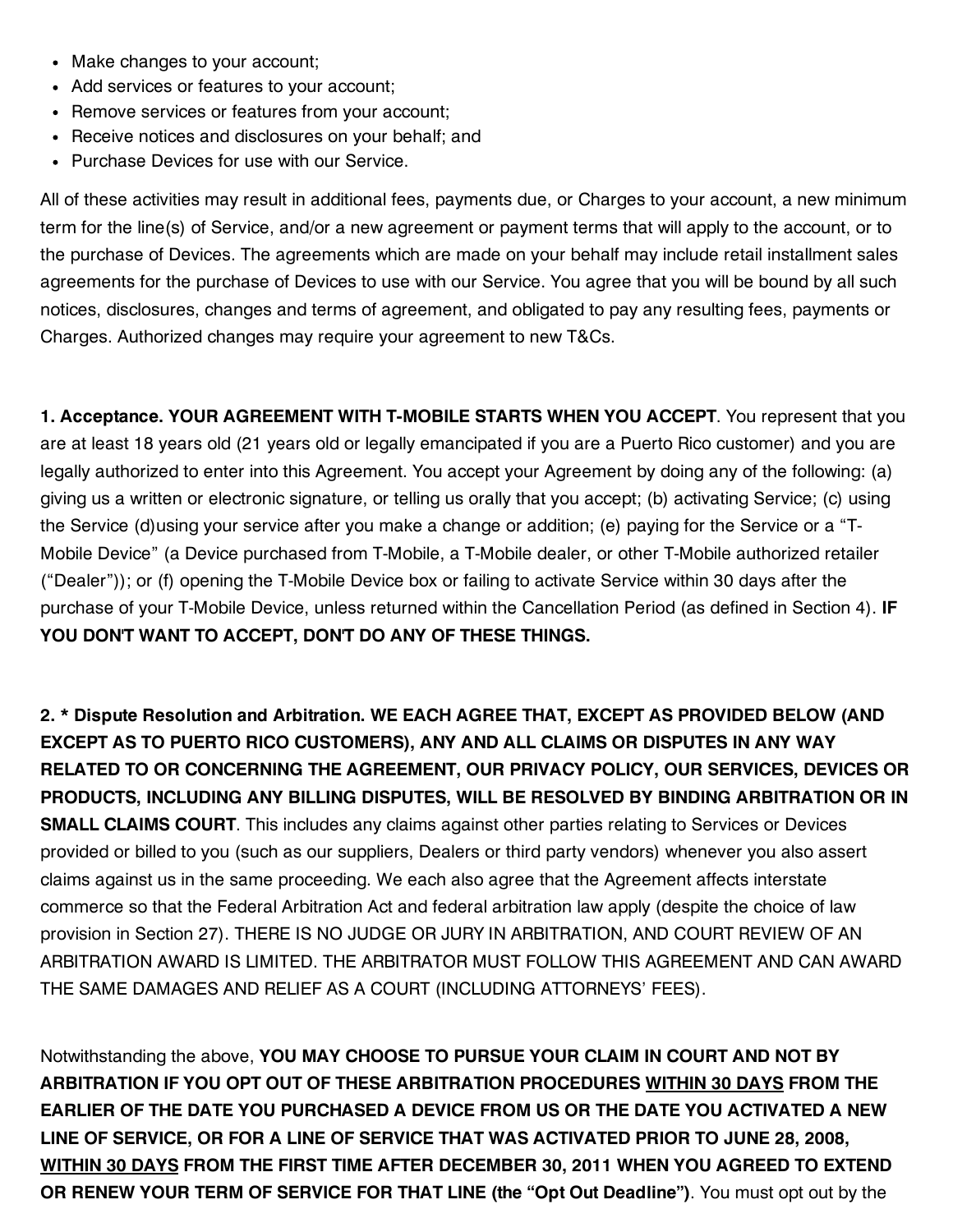Opt Out Deadline for each line of Service. You may opt out of these arbitration procedures by calling 1-866- 323-4405 or completing the opt-out form located at www.T-Mobiledisputeresolution.com. **Any opt-out received** after the Opt Out Deadline will not be valid and you must pursue your claim in arbitration or small claims **court.**

For all disputes (except for Puerto Rico customers), whether pursued in court or arbitration, you must first give us an opportunity to resolve your claim by sending a written description of your claim to the address in Section 16 below. We each agree to negotiate your claim in good faith. If we are unable to resolve the claim within 60 days after we receive your claim description, you may pursue your claim in arbitration. We each agree that if you fail to timely pay amounts due, we may assign your account for collection, and the collection agency may pursue, in small claims court, claims limited strictly to the collection of the past due amounts and any interest or cost of collection permitted by law or this Agreement.

If the arbitration provision applies or you choose arbitration to resolve your disputes, then either you or **we may start arbitration proceedings**. You must send a letter requesting arbitration and describing your claim to our registered agent (see Section. 16) to begin arbitration. The American Arbitration Association ("AAA") will arbitrate all disputes. For claims less than \$75,000, the AAA's Supplementary Procedures for Consumer-Related Disputes will apply; for claims over \$75,000, the AAA's Commercial Arbitration Rules will apply. The AAA rules are available at www.adr.org or by calling 1-800-778-7879. Upon filing of the arbitration demand, we will pay all filing, administration and arbitrator fees for claims that total less than \$75,000. For claims that total more than \$75,000, the payment of filing, administration and arbitrator fees will be governed by the AAA Commercial Arbitration Rules. An arbitrator may award on an individual basis any relief that would be available in a court, including injunctive or declaratory relief and attorneys' fees. In addition, for claims under \$75,000 as to which you provided notice and negotiated in good faith as required above before initiating arbitration, if the arbitrator finds that you are the prevailing party in the arbitration, you will be entitled to a recovery of reasonable attorneys' fees and costs. Except for claims determined to be frivolous, T-Mobile agrees not to seek an award of attorneys' fees in arbitration even if an award is otherwise available under applicable law.**Puerto Rico customers**: Refer to Section 15 for details on the Puerto Rico Telecommunications Dispute Procedure.

**CLASS ACTION WAIVER**. **WE EACH AGREE THAT ANY PROCEEDINGS, WHETHER IN ARBITRATION OR COURT, WILL BE CONDUCTED ONLY ON AN INDIVIDUAL BASIS AND NOT IN A CLASS OR REPRESENTATIVE ACTION OR AS A MEMBER IN A CLASS, CONSOLIDATED OR REPRESENTATIVE**

**ACTION**. If a court or arbitrator determines in an action between you and us that this Class Action Waiver is unenforceable, the arbitration agreement will be void as to you. **If you choose to pursue your claim in court** by opting out of the arbitration provision as specified above, this Class Action Waiver provision will not **apply to you. Neither you, nor any other customer, can be a class representative, class member, or otherwise participate in a class, consolidated, or representative proceeding without having complied with the opt out requirements above.**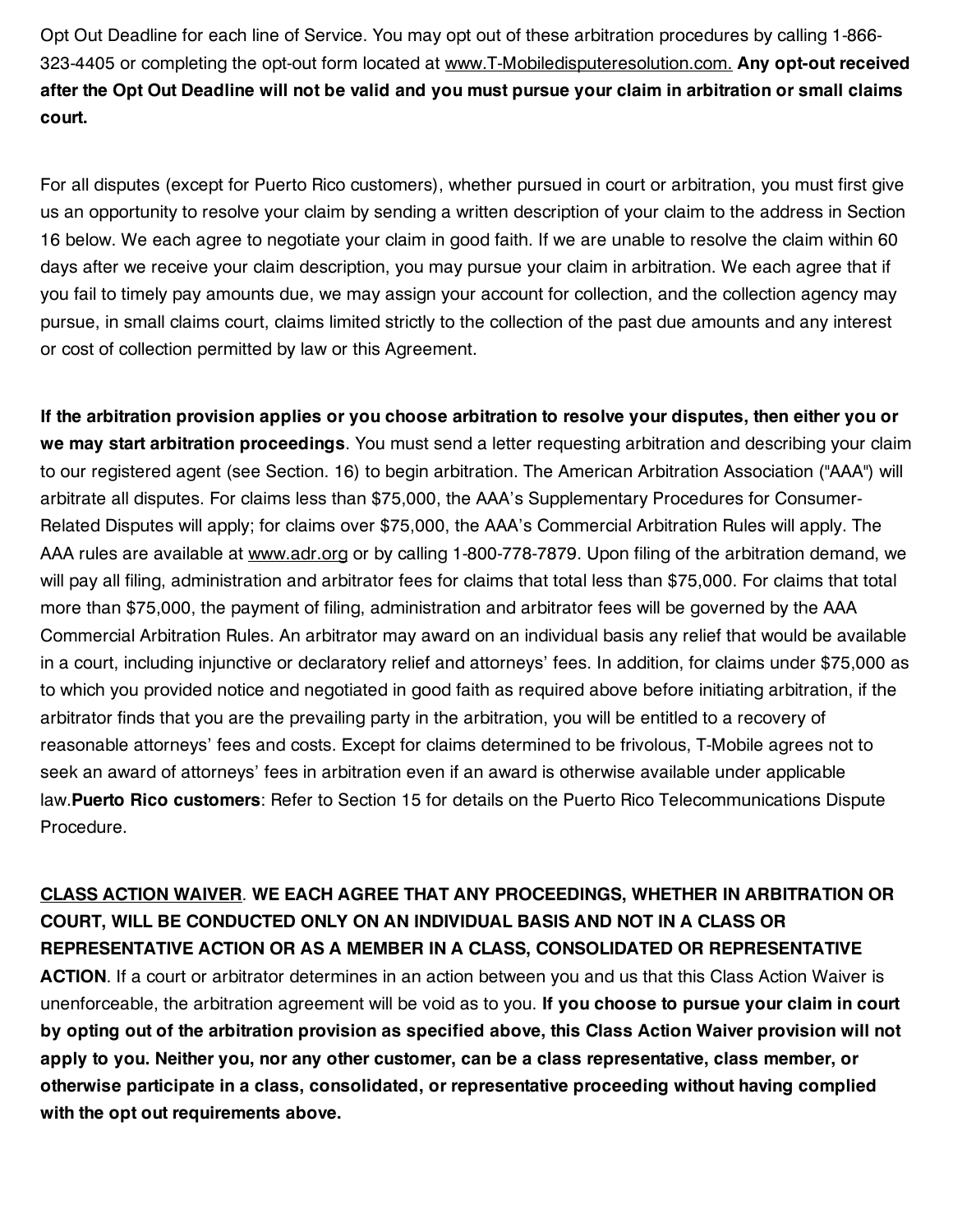**JURY TRIAL WAIVER**. If a claim proceeds in court rather than through arbitration, **WE EACH WAIVE ANY RIGHT TO A JURY TRIAL**.

**3. \* Your Term of Service and Early Termination Fees**. Some Rate Plans are month-to-month and some Rate Plans require a Service Term. Your "Term" is the period of time for which you have agreed to maintain Service with us. Periods of suspension of Service do not count toward your Term. After your Term ends, you will become a month-to-month customer. Except for month-to-month customers, **AN EARLY TERMINATION FEE WILL APPLY TO EACH LINE OF SERVICE IF YOU DO NOT MAINTAIN YOUR AGREED-UPON SERVICES THROUGH THE END OF YOUR TERM FOR THAT LINE OF SERVICE, OR IF WE TERMINATE YOUR SERVICE EARLY (see Section 19). THE EARLY TERMINATION FEE IS: \$200 IF TERMINATION OCCURS WITH MORE THAN 180 DAYS REMAINING ON YOUR TERM; \$100 IF TERMINATION OCCURS WITH 91 TO 180 DAYS REMAINING ON YOUR TERM; \$50 IF TERMINATION OCCURS WITH 31 TO 90 DAYS REMAINING ON YOUR TERM; AND THE LESSER OF \$50 OR YOUR MONTHLY RECURRING CHARGES (including any applicable taxes and fees) IF TERMINATION OCCURS IN THE LAST 30 DAYS OF YOUR TERM**. Some Devices require maintaining certain features or Services (e.g. a data plan) as part of your Rate Plan, and cancelling them before the end of your Term will result in an Early Termination Fee. **The Early Termination Fee is part of our rates and is not a penalty**. The Early Termination Fee applies only to the extent permitted by law. If you terminate your Service, your termination will be effective at the end of your current billing cycle, and you will remain responsible for all fees and Charges for your Service and usage through the end of that billing cycle. If we terminate your Service, we will determine the date of termination, and you will be responsible for all usage and Charges through the date of termination. You can request us to port your number to another carrier, and Service for that number will be terminated when the porting is complete. If you port your number, you are responsible for all usage and Charges through the end of your current billing cycle. If you bought your wireless Device from a Dealer, they may charge a separate fee associated with cancellation.

**4. \* Cancellation and Returns**. **Service Cancellation**: You can cancel a new line of Service, and if applicable, not pay an Early Termination Fee, if you cancel **WITHIN 14 DAYS** of activating that new line of Service (some states may differ – ask your sales representative) ("Cancellation Period"). You remain responsible for all Charges incurred through the date of cancellation. To cancel Service during the Cancellation Period, you may be required to go to the place where you activated Service and return any T-Mobile Device you acquired at the time of activation. You must return your T-Mobile Device in its package with all original contents, undamaged and in good working condition with no material alterations to the Device's hardware or software. If you do not return your T-Mobile Device or if you return your T-Mobile Device in a damaged, altered or destroyed condition, we may take one or more of the following actions: (a) prevent your T-Mobile Device from working on any network; (b) charge you the Early Termination Fee(if your line of Service is subject to an early termination fee); (c) elect not to process your Service cancellation; or (d) charge you the suggested retail price or the cost to repair a damaged, destroyed, or non-returned T-Mobile Device, (which may be greater than the price you paid), plus any shipping and handling charges. **Device Refunds and Restocking Fees**: For T-Mobile Device and accessory returns and exchanges, see the applicable return policy, which is available at your place of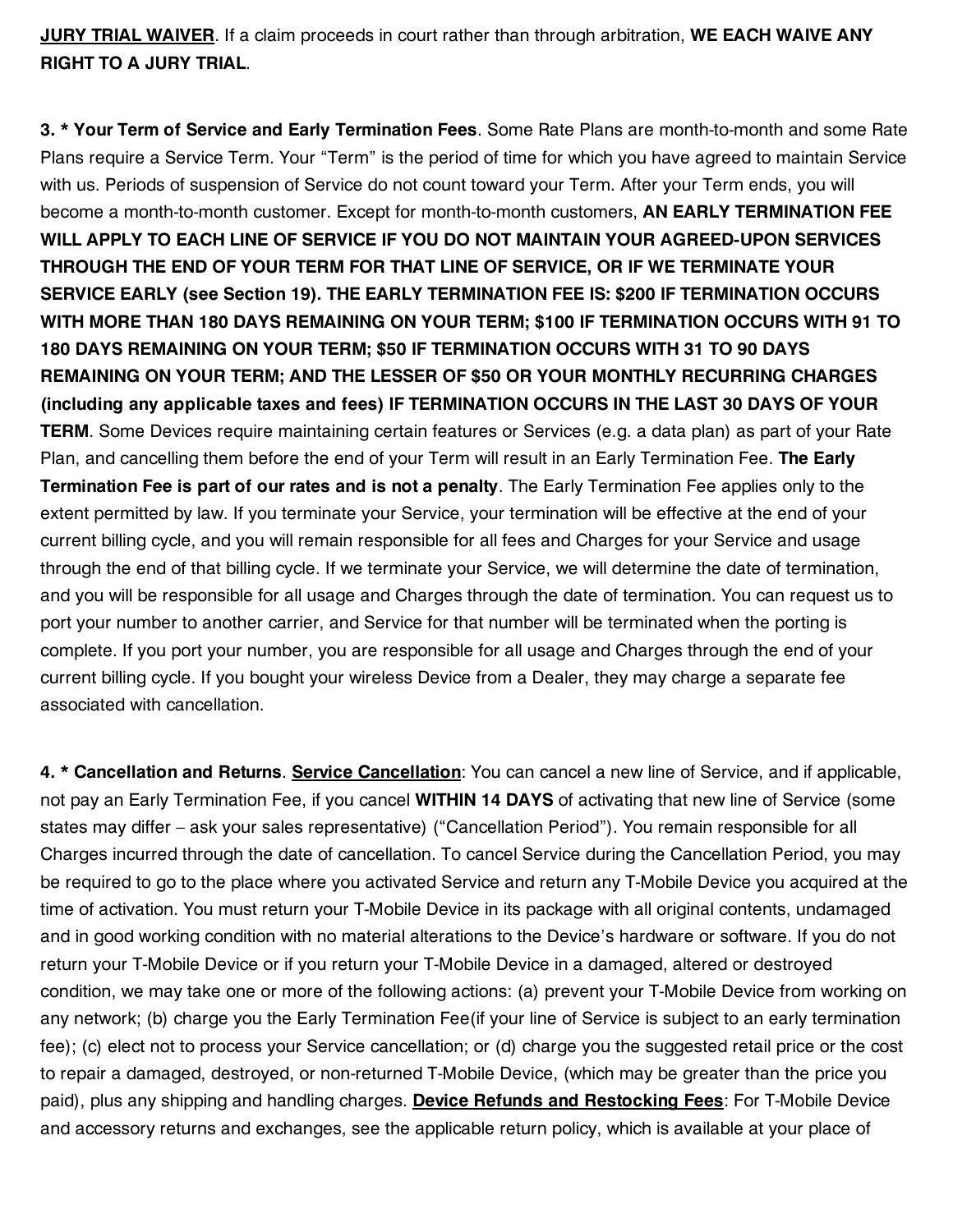purchase. Some T-Mobile Devices and accessories may not be refunded or exchanged, and you may be required to pay a restocking fee.

**5. Changes to Your Service**. You may be unable to change your Rate Plan, including services and features associated with your Rate Plan. You may request to change to another Rate Plan during your Term, and if we authorize the change, you may be charged a migration fee of up to the amount of the Early Termination Fee for each line of service, and you may continue to be bound to your existing Term or an extended Term. The amount of the migration fee will decrease as the time remaining on your Term decreases. For specific information about changing your Rate Plan, including migration fee details, call T-Mobile.

**6. Our Rights to Make Changes**. This section describes how changes may be made to your Agreement, is subject to requirements and limitations imposed by applicable law, and will not be enforced to the extent prohibited by law. Your Service is subject to our business policies, practices, and procedures, which we can change without notice. WE CAN CHANGE ANY TERMS IN THE AGREEMENT AT ANY TIME. YOU MAY CANCEL THE AFFECTED LINE OF SERVICE WITHOUT AN EARLY TERMINATION FEE (if applicable) IF: (A) WE CHANGE YOUR PRICING IN A MANNER THAT MATERIALLY INCREASES YOUR RECURRING CHARGE(S) (the amount you agreed to pay for voice, data and messaging, which does not include overage, pay-per-use or optional services (such as 411, or downloads), or taxes and fees); (B) WE MATERIALLY DECREASE THE SERVICE ALLOTMENTS WE AGREED TO PROVIDE TO YOU FOR YOUR RECURRING CHARGE; OR (C) WE MATERIALLY CHANGE A TERM IN THESE T&Cs OTHER THAN PRICING IN A MANNER THAT IS MATERIALLY ADVERSE TO YOU. WE WILL PROVIDE YOU WITH AT LEAST 30 DAYS' NOTICE OF ANY CHANGE WARRANTING CANCELLATION OF THE AFFECTED LINE OF SERVICE AND YOU MUST NOTIFY US OF YOUR INTENT TO CANCEL SERVICE WITHIN 14 DAYS AFTER YOU RECEIVE THE NOTICE, OR AS OTHERWISE PROVIDED IN THE NOTICE. IF YOUR RATE PLAN IS SUBJECT TO AN EARLY TERMINATION FEE, YOUR ONLY REMEDY FOR ANY CHANGE THAT WARRANTS CANCELLING SERVICE FOR THE AFECTED LINE WITHIN THE RELEVANT TIMEFRAME IS THAT YOU WILL NOT BE CHARGED THE EARLY TERMINATION FEE. IF YOU FAIL TO CANCEL SERVICE WITHIN THE RELEVANT TIMEFRAME, YOU ACCEPT THE CHANGES.

**7. \* Your Wireless Device & Compatibility with Other Networks**. Your T-Mobile Device may not be compatible with the network and services provided by another service provider. You may buy a Device from us or bring your own Device, but it must, as solely determined by T-Mobile, be compatible with, and not potentially harm, our network. Some T-Mobile features will be available only on T-Mobile Devices purchased from us. A T-Mobile Device is designed to be used only with T-Mobile Service. You may be eligible to have your T-Mobile Device reprogrammed to work with another carrier, but you must contact us to do so. If you purchased your Device from someone else (not T-Mobile), you may have to contact the original place of purchase for reprogramming assistance. T-Mobile reserves the right to prevent your Device from being used on our network. At times we may remotely change software, systems, applications, features or programming on your Device without notice to address security, safety or other issues that impact our network or your Device. These changes will modify your Device and may affect or erase data you have stored on your Device, the way you have programmed your Device, or the way you use your Device. We may offer you changes to systems,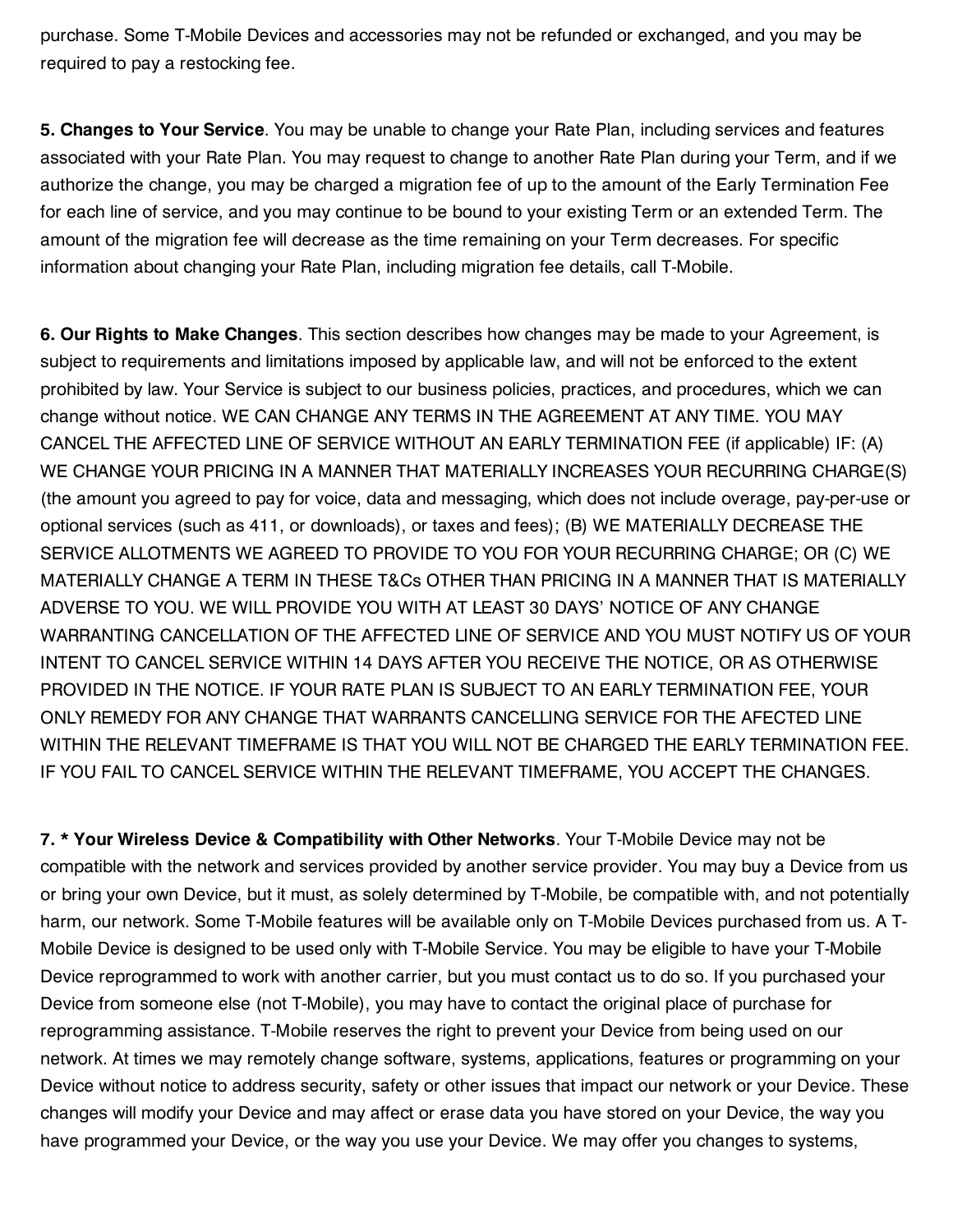applications, features or programming remotely to your Device; you will not be able to use your Device during the installation of the changes even for emergencies.

**8. Service Availability**. Coverage maps only approximate our anticipated wireless coverage area outdoors; actual Service area, coverage and quality may vary and change without notice depending on a variety of factors including network capacity, terrain and weather. Outages and interruptions in Service may occur, and speed of Service varies. You agree we are not liable for problems relating to Service availability or quality.

**9. Important Emergency and 9-1-1 Information and Emergency Alerts**. When making a 9-1-1 call, always state the nature of your emergency and provide both your location and phone number, as the operator may not automatically receive this information. **T-Mobile is not responsible for failures to connect or complete** 9-1-1 calls or if inaccurate location information is provided. 9-1-1 service may not be available or reliable **and your ability to receive emergency services may be impeded**. We may use a variety of information and methods to determine the location of a 9-1-1 call, including Global Positioning Satellites, our wireless network, the street address you have provided us as your primary use location ("Primary Address") or the location of a known Wi-Fi access point. Even with this information, an emergency operator may not be able to locate you in order to provide emergency services. Other third party entities are involved in connecting a 9-1-1 call and T-Mobile does not determine the public safety agency to which your 9-1-1 call is routed. If you are porting a phone number to or from us, we may not be able to provide you with some Services, such as 9-1-1 location services, while the port is in process. If you dial 9-1-1 while outside the U.S., 9-1-1 services may not be available.**Wi-Fi and 9-1-1 Service**: Calling 9-1-1 via Wi-Fi services uses the internet and operates differently than traditional 9-1-1. For example, 9-1-1 service may not work during power or internet (e.g., cable service) outages or disruptions, or if your internet or T-Mobile Service are suspended. Location information when using Wi-Fi may be limited or unavailable. You must provide us with a Primary Address to use Wi-Fi services. If the location at which you primarily use Wi-Fi changes, either temporarily or permanently, you must register the new address via www.my.T-Mobile.com or by contacting T-Mobile's Customer Care; it may take 24 hours or more to update the address information. If you do not give us a Primary Address, we may block your usage of certain Wi-Fi networks. When you call 9-1-1 over Wi-Fi away from your Primary Address, we may have no or very limited information about your location. **Text-to-911**: Text-to-911: Text to 9-1-1 may be available in some locations where T-Mobile service is provided, and is dependent on the public safety agency's ability to receive text messaging. T-Mobile recommends that you use voice communications as your primary method of contacting 9-1-1. **Emergency Alerts**. T-Mobile has chosen to offer wireless emergency alerts, within portions of its coverage area, on wireless alert capable Devices. There is no additional charge for these wireless emergency alerts. For details on the availability of this service and wireless emergency alert capable Devices, please visit www.T-Mobile.com.

10. \* Billing. You agree to pay all Charges we bill you or that were accepted or processed through your **Device**. For disputed Charges, see Section 15. You agree to provide us with accurate and complete billing information and to report all changes within 30 days of the change. We round up any fraction of a minute to the next full minute. Airtime usage is measured from the time the network begins to process a call (before the phone rings or the call is answered) through its termination of the call (after you hang up). Unless otherwise specified in your Rate Plan, the rate for a call is determined by the time the call starts, and that rate applies to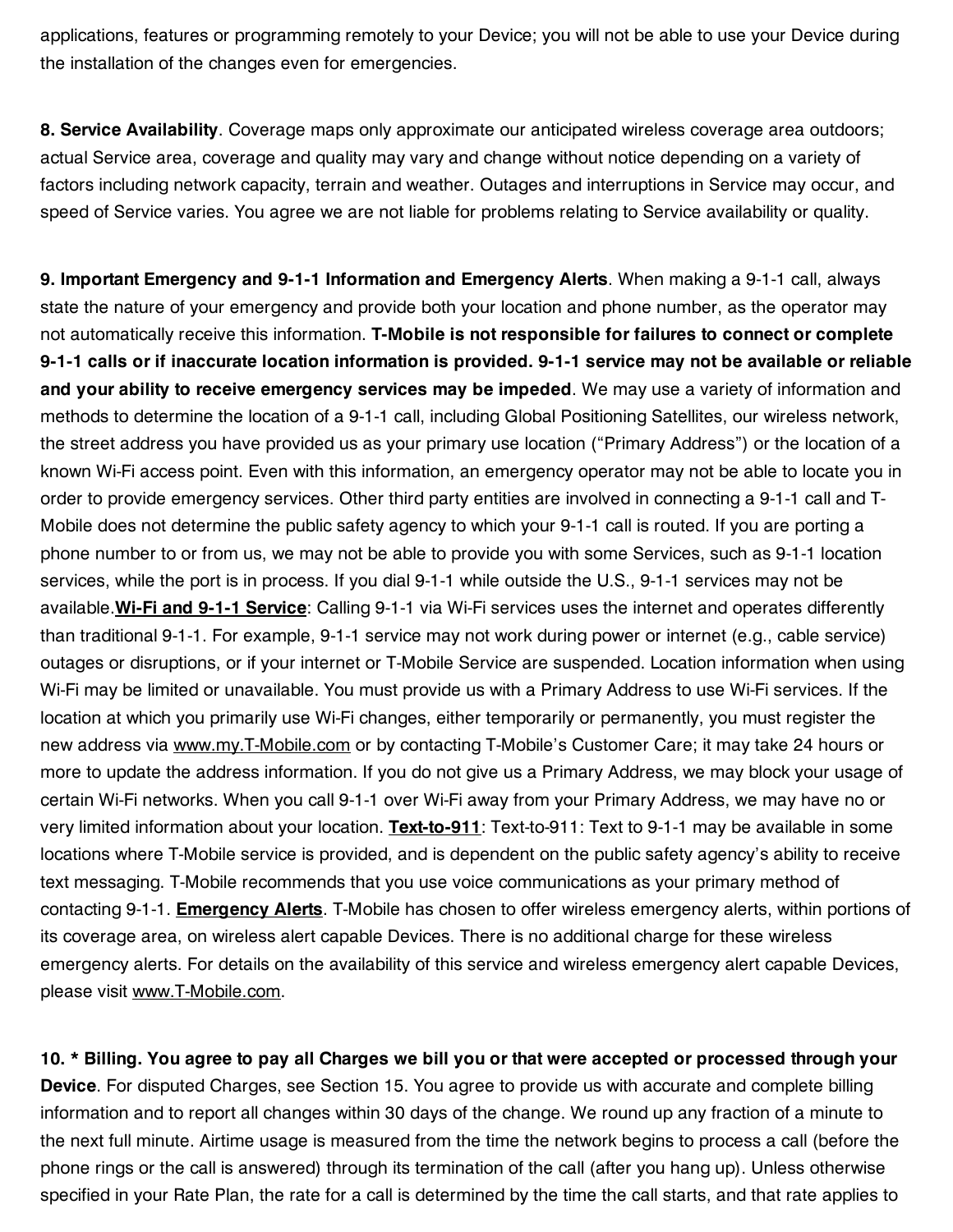the entire call. If we cannot determine the time of your call, we may base the time on the local time associated with your billing address. For some products, such as Prepaid Service, each minute of a call will be billed according to the time or day applicable to that minute. You may be charged for more than one call/message when you use certain features resulting in multiple inbound or outbound calls/messages (such as call forwarding, call waiting, voicemail, conference calling, and multi-party messaging). Most usage and Charges incurred during a billing cycle will be included in your bill for that cycle. Some usage and Charges may be delayed to a later billing cycle, which may cause you to exceed Rate Plan Allotments in a later billing cycle. Unused Rate Plan Allotments expire at the end of your billing cycle. Airtime usage applies to all calls processed through your Device, including toll-free, operator-assisted, voice mail, call forwarding and calling card calls. You may be billed additional Charges or fees for certain features and services such as operator or directory assistance, data calls or transfers, messaging, internet access and applications.**Third-Party Service Provider Billing:** Your Device can be used to purchase services and products from third-party providers and Charges for these purchases may be included on your T-Mobile bill. You can block those purchases of third-party products or services by visiting www.T-Mobile.com or calling Customer Care. **Data Usage and Messaging:** Depending upon your Rate Plan, data usage may be rounded at the end of each data session, At the end of your billing cycle, and/or at the time you switch data plans. See www.T-Mobile.com for your Rate Plan details. You will be charged for text, instant or picture messages, and email whether read or unread, sent or received, solicited or unsolicited. We use filters to block spam messages, but we do not guarantee that you will not receive spam or other unsolicited messages, and we are not liable for such messages. Additional blocking options are available at www.my.T-Mobile.com. **Wi-Fi Billing:** Billing for Wi-Fi usage will be based on the network (Wi-Fi or cellular) to which your Device was connected at the start of the call or other Service. Check your Device indicator to know if you are on a cellular or Wi-Fi network. Additional incoming and outgoing calls initiated while you are already connected to a network (e.g., call waiting, call forwarding, conference calling) are also billed based upon the network upon which the original call was initiated. Calls may drop if you move between Wi-Fi networks or between Wi-Fi networks and a cellular network. We will bill you based on the time at the location of the Wi-Fi network (or a nearby cell tower) if we know its location. If we are unable to determine the location of the Wi-Fi network, we may base the time of the call on the local time of your billing address.

**11. \* Data Plans and Other Features**. Your Device may not be able to access data, or you may be charged for data usage on a pay per use basis, unless data Service is included in your Rate Plan or data pass (collectively "Data Plan"). **Additional important information about your Data Plan can be found at http://www.t**mobile.com/Company/CompanyInfo.aspx?tp=Abt\_Tab\_ConsumerInfo&tsp=Abt\_Sub\_InternetServices. **Permissible and Prohibited Uses**: Your Data Plan is intended for Web browsing, messaging, and similar activities on your Device and not on any other equipment. Except to the extent explicitly permitted by your Data Plan, other uses, including for example, using your Device as a modem or tethering your Device to a personal computer or other hardware, are not permitted. Other examples of prohibited uses can be found in Section 18. **Protective Measures**: To provide the majority of our customers with a good experience and minimize capacity issues and degradation in network performance, we may take certain steps with our network, including, but not limited to, temporarily reducing data throughput for a subset of customers who use a disproportionate amount of network resources. In addition, if your total usage exceeds 5GB (amount is subject to change without notice; please check T-Mobile's T&Cs on www.T-Mobile.com/terms-conditions for updates), or the amount specified in your Data Plan, during a billing cycle, we may reduce your data speed for the remainder of that billing cycle. If you use your Data Plan in a manner that could interfere with other customers' service, affect our ability to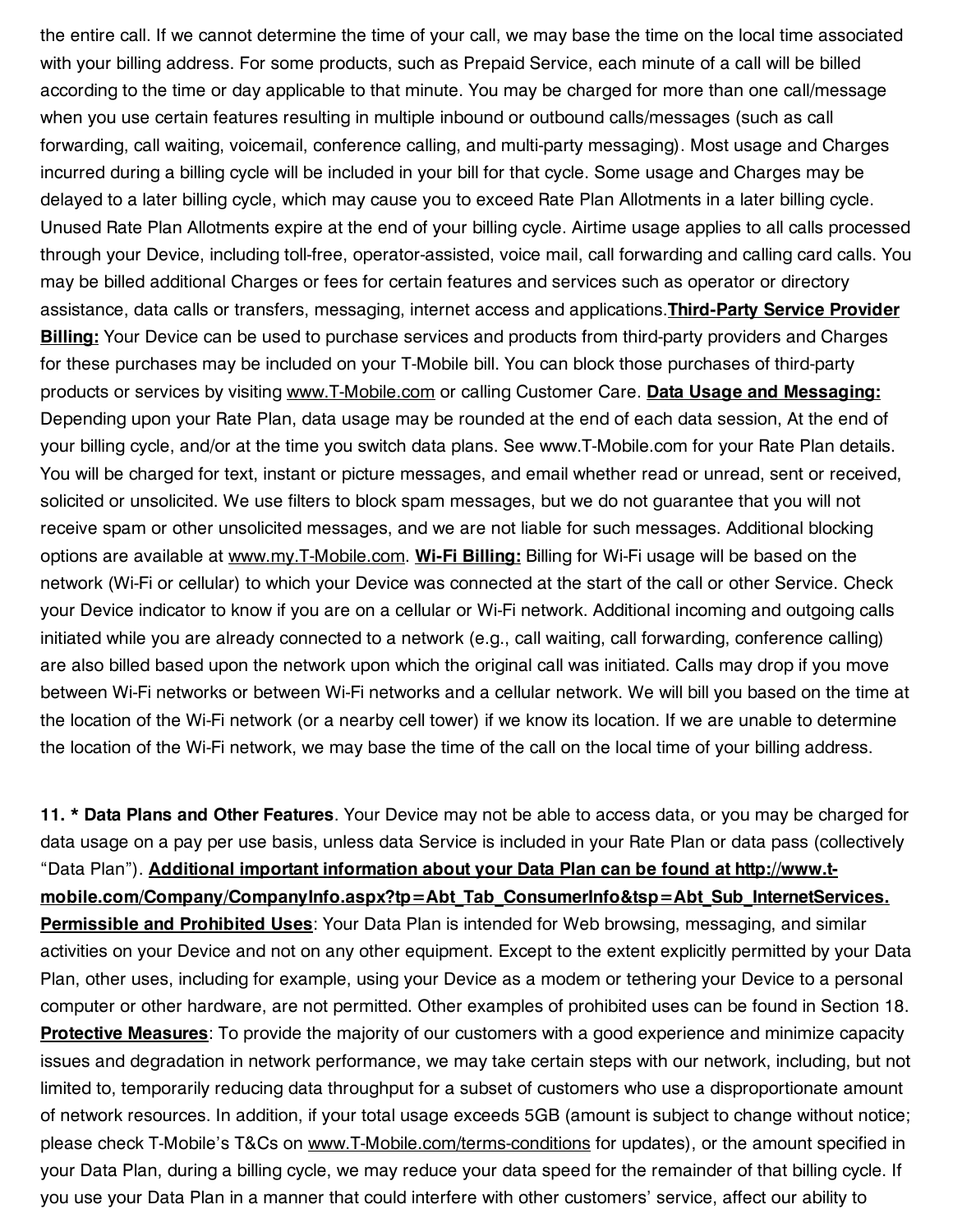allocate network capacity among customers, or degrade service quality for other customers, we may suspend, terminate, or restrict your data sessions, or switch you to a more appropriate Data Plan. We also manage our network to facilitate the proper functioning of services that require consistent high speeds, such as video calling, which may, particularly at times and in areas of network congestion, result in reduced speeds for other services. Additionally, we may implement other network management practices, such as caching less data, using less capacity, and sizing video more appropriately for a Device to transmit data files more efficiently. These practices operate without regard to the content itself or the source of the content, and do not discriminate against offerings that might compete against those offered by T-Mobile on the basis of such competition. While we avoid changing text, image, and video files in the compression process when practical, the process may impact the appearance of files as displayed on a device. **Downloadable Content and Applications:** Content or Applications (e.g., downloadable or networked applications, wallpapers, ringtones, games, and productivity tools) ("Content & Apps") that you can purchase with your Device may not be sold by T-Mobile. For some third party purchases, although the charges may appear on your T-Mobile bill, T-Mobile is not responsible for the Content & Apps, including download, installation, use, transmission failure, interruption, or delay, or any content or website you may be able to access through the Content & Apps. Unless otherwise stated, any support questions for these Content & Apps should be directed to the third party seller. You may be able to restrict access and certain services by implementing controls available at www.T-Mobile.com or by calling T-Mobile. When you use, download or install Content & Apps sold by a third party seller, you may be subject to license terms between you and third parties. When you use, download, or install Content & Apps that you purchase from T-Mobile, the Content & Apps are licensed to you by T-Mobile and may be subject to additional license terms between you and third parties. Whether purchased from T-Mobile or a third party, any Content & Apps you purchase are licensed for personal, lawful, non-commercial use on your Device only. You may not transfer, copy, or reverse engineer any Content & Apps, or alter, disable or circumvent any digital rights management security features embedded in the Content & Apps. Content & Apps may not be transferable from one Device to another Device. Some Devices or Content & Apps may continue to have contact with our network without your knowledge, which may result in additional Charges, for example, while roaming internationally. Software on your Device may automatically shut down or limit the use of Content & Apps or other features or Services without warning. T-Mobile is not responsible for any third party content, advertisements, or websites you may be able to access using your Device. **Use of Information:**T-Mobile may retain, use, and share information collected when you download, use, or install some Content & Apps, may update your Content & Apps remotely, or may disable or remove any Content & Apps at any time. Refer to T-Mobile's Privacy Policy located at www.t-mobile.com/company/website/privacypolicy.aspx, as well as the Content's or Apps creator/owner's privacy policy for information regarding their use of information collected when you download, install, or use any third party Content & Apps. We are not responsible for any transmission failure, interruption, or delay related to Content & Apps, or any content or website you may be able to access through the Content & Apps. **Wi-Fi Calling**: You acknowledge and agree that your use of any Wi-Fi network is permissible and that you (and not T-Mobile) are solely responsible for your use. Cell Broadcasts (alerts that go to certain customers), Emergency Alerts, and Wireless Priority Service ("WPS") may not be available with Wi-Fi Calling.

**12.\* Roaming and International Calling. Roaming:** Your Device may connect to another provider's network ("Off-Net") even when you are within the T-Mobile coverage area. Check your Device to determine if you are Off-Net. There may be extra Charges (including long distance, tolls, data usage) and higher rates for Off-Net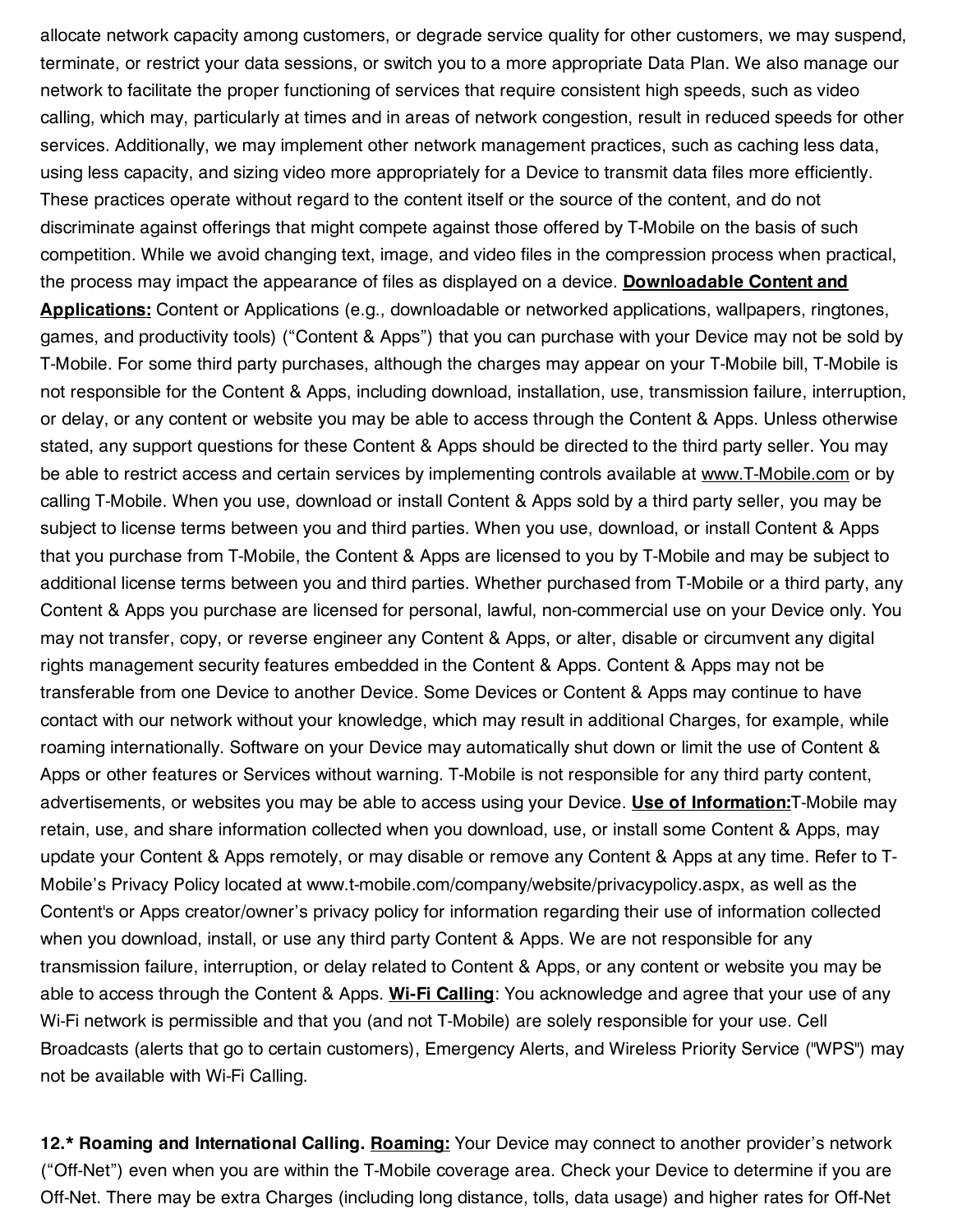usage, depending on your Rate Plan, and your quality and availability of service may vary significantly. You must use your Device predominantly within the T-Mobile owned network coverage area. If you exceed your Rate Plan or Data plan Off-Net domestic Allotments for voice usage, data usage or messaging usage, you will be alerted and your access to Off-Net coverage may be suspended or denied. We may also limit or terminate your Service in our discretion and without prior notice if you no longer reside in a T-Mobile-owned network coverage area, if more than 50% of your voice and/or data usage is Off-Net for any three billing cycles within any 12 month period, if your Off-Net usage makes it uneconomical for T-Mobile to provide Service to you, or if related to T-Mobile's arrangements with an Off-Net provider. **International Roaming & Dialing:** International roaming and dialing are available with some Rate Plans and on some Devices and may require an additional feature on your account. Whether roaming internationally or making and sending international calls and messages while in the U.S. (or Puerto Rico), you may be charged international rates (including for voicemails left for you and for data usage). This includes per minute rates for calls and, while roaming internationally, per minute rates for calls transferred to your voicemail and the relevant data rates for data usage. You may be charged for more than one call for unanswered calls that are forwarded to voicemail regardless of whether the calls result in an actual voicemail message being left for you and regardless of whether your phone is on or off. Some Devices and applications may incur usage and Charges while roaming. You may be able to disable these applications and features through your Device settings. Different rates and rounding increments apply in different countries. See www.T-Mobile.com for information on international access, rates, Services and coverage. While roaming internationally, your data throughput may be reduced and your Service may be otherwise limited or terminated at any time without notice.

13. \* Taxes, Fees, and Surcharges. Taxes and Fees. You agree to pay all taxes and fees imposed by **governments or governmental entities**. We may not give advance notice of changes to taxes & fees. To determine taxes & fees, we will use the street address you identified as your Place of Primary Use ("PPU"). The PPU for **Puerto Rico customers** must be in Puerto Rico. If you did not identify the correct PPU, or if you provided an address (such as a PO box) that is not a recognized street address, does not identify the applicable taxing jurisdictions or does not reflect the Service area associated with your telephone number, you may be assigned a default location for tax purposes. In the event of a disputed tax jurisdiction location or with respect to any disagreement regarding the taxes and fees assessed on your bill, you must request a tax refund within 60 days of our notification to you that the tax has been assessed **Surcharges**. You agree to pay all Surcharges. Surcharges are not mandated by law, they are T-Mobile Charges that are collected and retained by T-Mobile. The components and amounts of these Charges are subject to change without notice. Surcharges include, but are not limited to, charges, costs, fees and certain taxes T-Mobile incurs to provide Services (and are not government taxes or fees imposed directly on our customers that we must collect by law). Examples include general and administrative fees (such as certain costs we incur to provide Service) as well as governmental-related Surcharges (such as Federal or State Universal Service fees, regulatory fees, and gross receipts taxes). Surcharges will apply whether or not you benefit from the programs, activities or services included in the Surcharge. You can find the Surcharges in either the "Taxes, Fees & Surcharges" or the "Other Charges" section of your bill.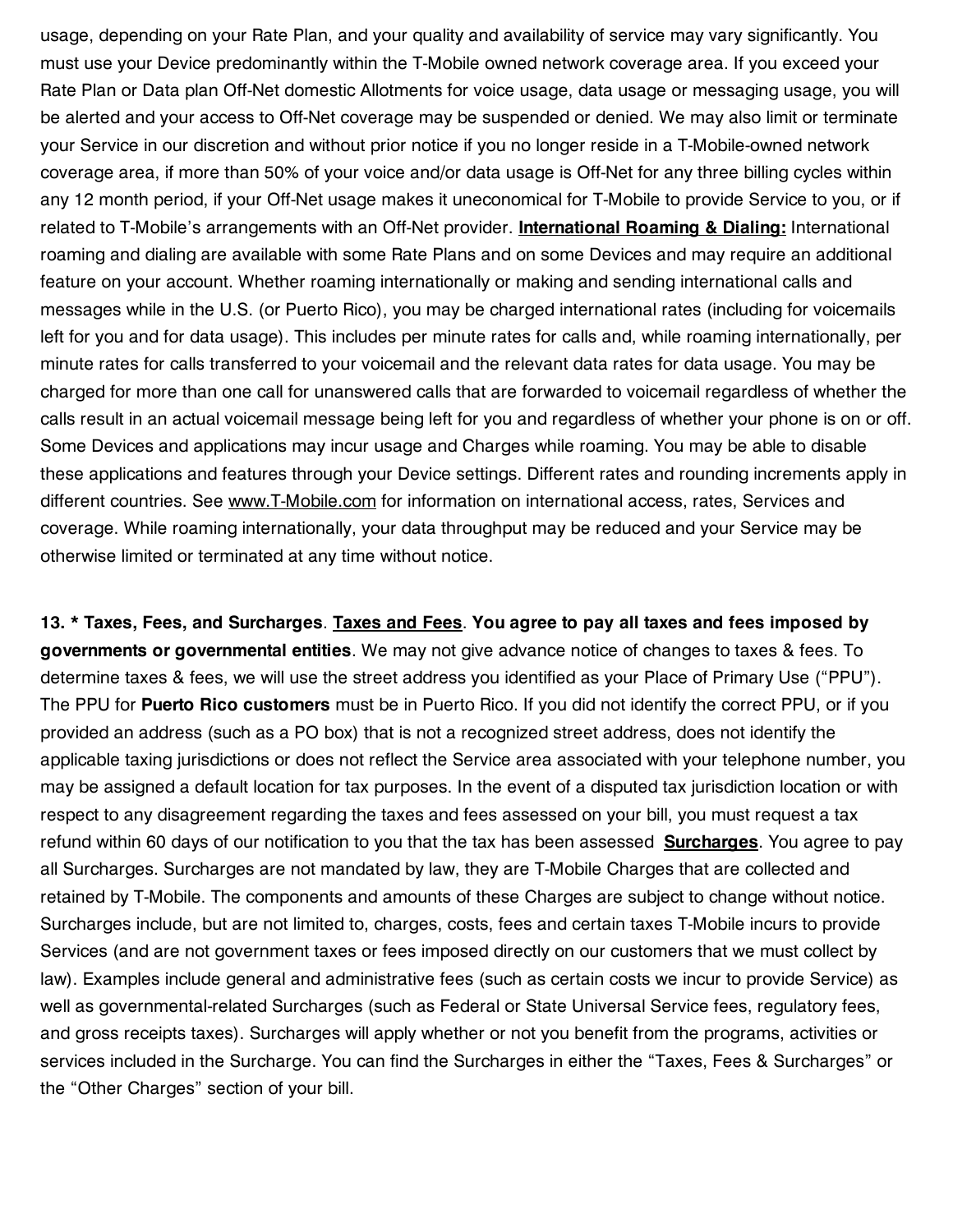**14. \* Payments, Late Fees, Deposits, and Credit Checks**. If we do not receive payment in full by the due date on your bill, you may be charged a late fee of the greater of 1.5% per month (18% annually) or \$5/month, subject to the maximum allowed by law. We may use a collection agency and you agree to pay collection agency fees. If we accept late or partial payments, we do not waive our right to collect all amounts you owe, including late fees. If your check, electronic funds transfer payment, including debit or Automated Clearing House payment, or any other payment is dishonored or returned, we may charge you \$35, or the maximum amount allowed under applicable law. We may also require you to use another payment method, and/or immediately suspend or cancel your Service. We will not honor limiting notations you make on or with your checks. Late payment, non-payment or collection agency fees are liquidated damages intended to be a reasonable advance estimate of our costs resulting from late payments and non-payments by our customers; these costs are not readily ascertainable and are difficult to predict or calculate at the time that these fees are set. **Deposits:** We may require a deposit. You agree that only we can apply deposits, payments, or prepayments in any order to any amounts you owe us on any account and that you may be required to increase or replace your deposit amount. We refund deposits and final credit balances upon request, unless otherwise required by law. We pay simple interest on deposits at the rate required by law. **Credit Checks:** You authorize us to obtain information about your credit history from credit-reporting agencies at any time. You understand that a credit inquiry could adversely affect your credit rating. You authorize us to report your payment record to credit-reporting agencies.

**Puerto Rico customers:** This paragraph constitutes notice that your Service may be suspended or cancelled if you do not pay your account in full within the time stated on your bill or if your financial institution dishonors or returns a check for any reason, including for insufficient funds.

**15. \* Your Right to Dispute Charges**. Unless otherwise provided by law, you agree to notify us of any dispute regarding your bill or Charges to your account within 60 days (20 days for **Puerto Rico customers**) after the date you first receive the disputed bill or Charge. If you do not notify us of your dispute in writing within this time period, you may not pursue a claim in arbitration or in court. Except for Puerto Rico customers and unless otherwise provided by law, you must pay disputed Charges until the dispute is resolved. If you accept a credit, refund or other compensation or benefit to resolve a disputed bill or Charge, you agree that the issue is fully and finally resolved. For unresolved disputes see Section 2 above. To contact or notify us, see Section 16. This paragraph is notice to **Puerto Rico customers** that payment of undisputed Charges is due when stated on your bill, regardless of any dispute.

**Puerto Rico customers:** We will provide you with a determination regarding any dispute that is presented to us in accordance with this Section 15 within 15 days after we receive it. You will have 20 days from the mailing date of the notification to request reconsideration of our determination's result. You may appeal our resolution's determination to the Telecommunications Board of the Commonwealth of Puerto Rico ("Telecommunications Board") by filing a petition for review up to 30 days after the date of our determination. Your petition for review shall be made through the filing of a document containing the following information: (a) your name and address; (b) our company name; (c) the pertinent facts; (d) any applicable legal provisions that you are aware of; and (e) the remedy you are requesting. The document may be filed handwritten or typewritten, and must be signed by you. You must send us a copy of your document to the following address: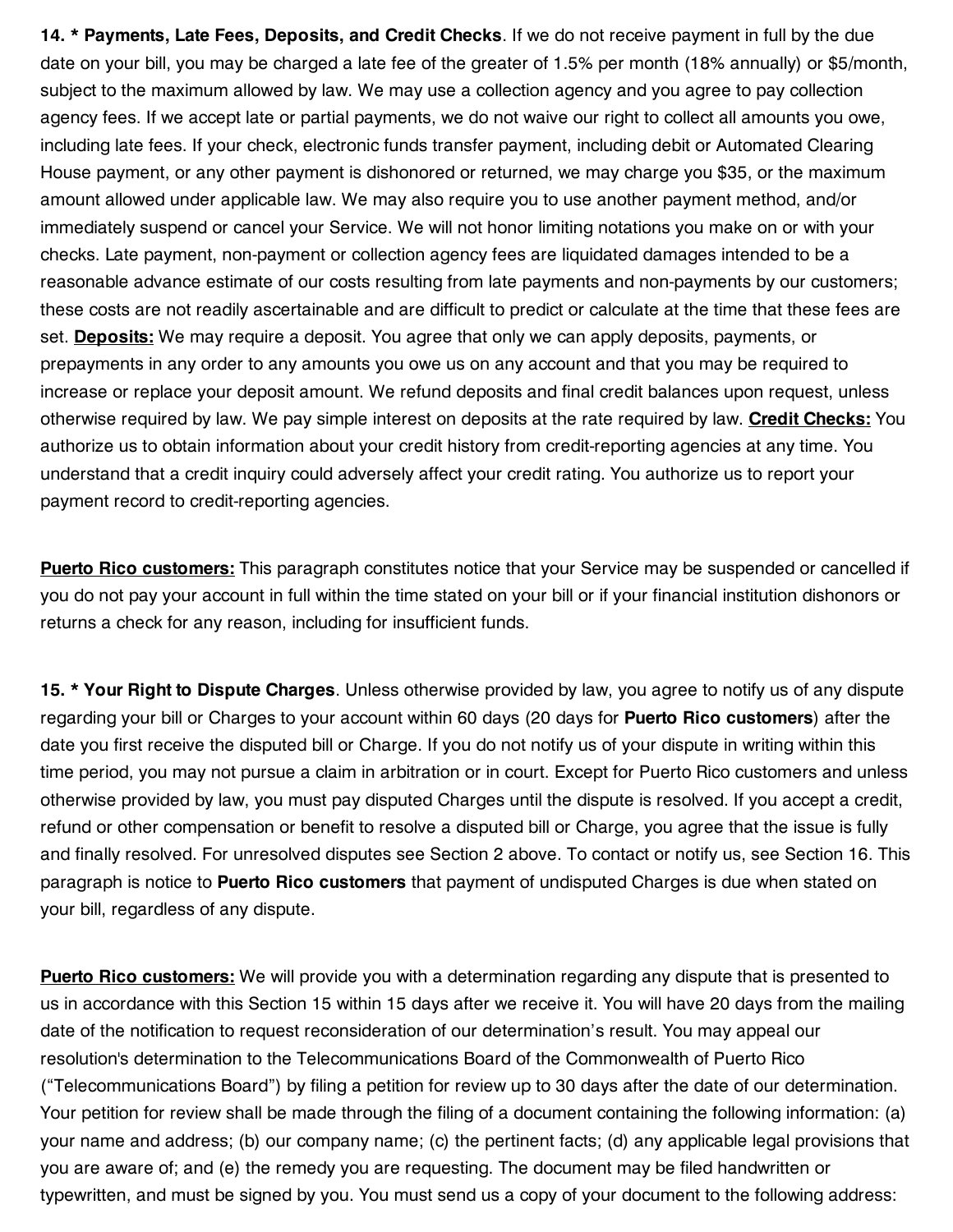654 Muñoz Rivera Avenue, Suite 2000, Hato Rey, Puerto Rico 00918, Attn: Customer Care Manager. You must send your petition for review to the Telecommunications Board at the following address: 500 Ave. Roberto H. Todd (Pda. 18 – Santurce), San Juan, Puerto Rico 00907-3941. The Telecommunications Board will review our determination only on appeal. You are advised of the provisions regarding suspension of Service that appear in Law 33 of July 7, 1985, Law 213 of September 12, 1996 and Regulation 8065 promulgated by the Telecommunications Board. You are also advised of Regulation 5939 of March 12, 1999 promulgated by the Telecommunications Board regarding the procedures for customer's dispute resolution and suspension of Services.

**16. \* Notices and Customer Communications.** You expressly consent to be contacted, by T-Mobile or anyone calling on its behalf, for any and all purposes, at any telephone number, or physical or electronic address where you may be reached, including any wireless telephone number. You agree that T-Mobile may contact you in any way, including, pre-recorded or artificial voice or text messages delivered by an automatic telephone dialing system, or e-mail messages delivered by an automatic e-mailing system. You agree that we also have the consent to contact any authorized users on your account in any manner set forth in this Section. You expressly acknowledge that this consent cannot be revoked without prior written agreement and acceptance by us. Notices from us to you are considered delivered when we send them to your Device or by email or fax to any email or fax number you provided to us, or 3 days after mailing to your billing address. For multi-line accounts, a "Primary Telephone Number" may be assigned to your account for the purpose of receiving notices from us, as well as for other purposes. If you would like to designate a Primary Telephone Number, please contact T-Mobile. Your consent to be contacted may be revoked only if it is in writing and is with T-Mobile's express agreement.

You may contact our Customer Care department at www.T-Mobile.com, by calling 1-877-453-1304 or 611 from your Device, or by writing to: T-Mobile Customer Relations, P.O. Box 37380, Albuquerque, NM 87176-7380. **Puerto Rico customers** must direct notices to: T-Mobile Customer Relations, 654 Muñòz Rivera Avenue, Suite 2000, Hato Rey, Puerto Rico 00918, Attn: Customer Care Manager. Notices from you to us are considered delivered when you send an email or 3 days after mailing to the addresses above.

To begin arbitration or other legal proceeding, you must serve our registered agent. Our registered agent is Corporation Service Company and can be contacted at 1-866-403-5272. For **Puerto Rico customers**, our registered agent is The Prentice-Hall Corporation System, Puerto Rico, Inc. c/o and can be contacted at FGR Corporate Services, Inc., Oriental Building, Suite P-1, 254, Muñòoz Rivera Avenue, San Juan, Puerto Rico, 00918, phone: 1-800-927-9801.

**17. \* Lost or Stolen Devices**. You agree to notify us if your Device is lost or stolen. Once you notify us, we will suspend your Service. After your Service is suspended, you will not be responsible for additional usage charges incurred in excess of your Rate Plan Charges, applicable taxes, fees, and Surcharges. If you request that we not suspend your Service, you will remain responsible for all usage, Charges incurred, and applicable taxes and fees. We may prevent a lost or stolen Device from registering on our and other networks. **California customers**: For Charges incurred before you notify us, you are not liable for Charges you did not authorize, but the fact that your Device or Account was used is some evidence of authorization. You may request us to investigate Charges you believe were unauthorized. We may ask you to provide information and you may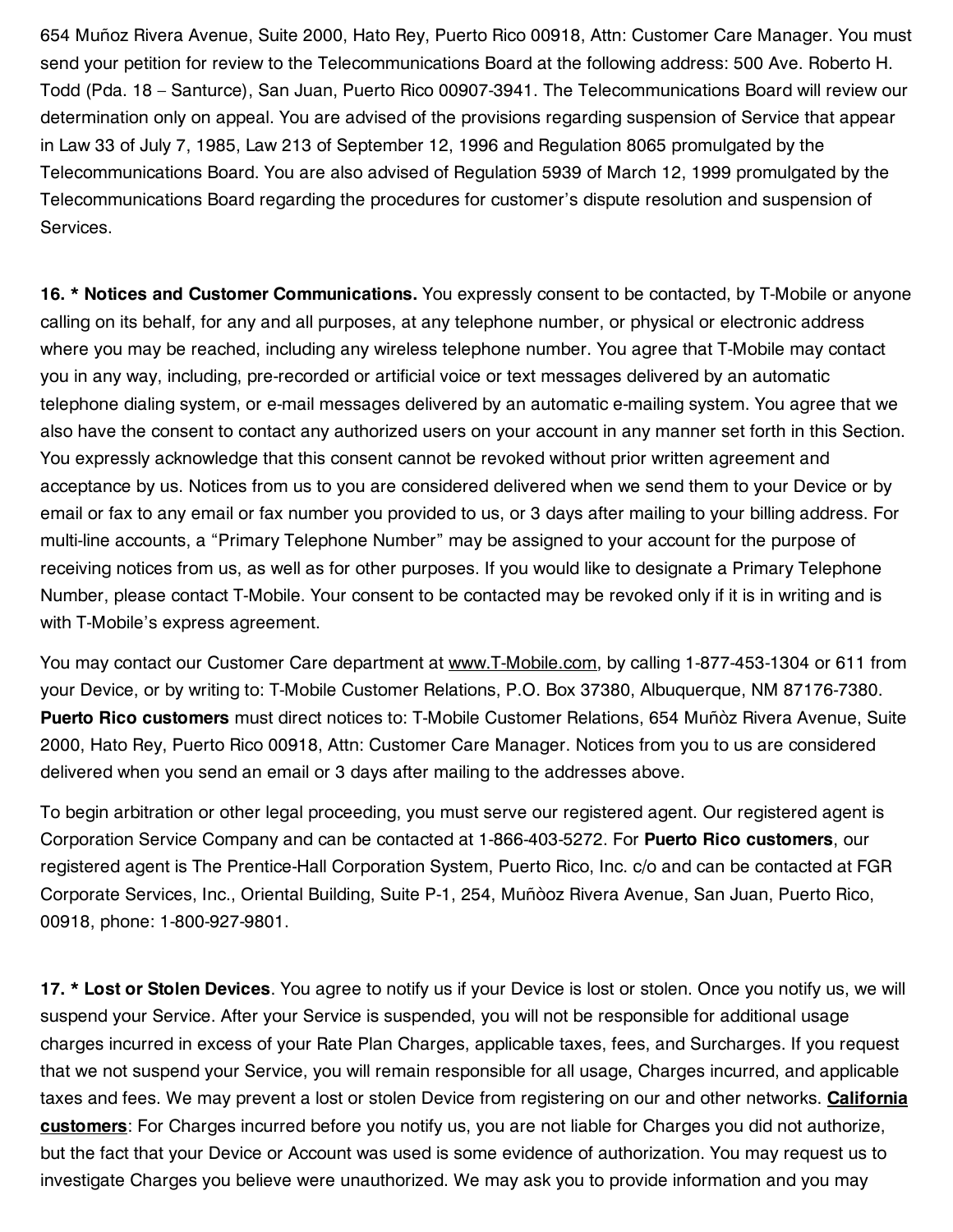submit information to support your request. If we determine the Charges were unauthorized, we will credit your account. If we determine the Charges were authorized, we will inform you within 30 days and you will remain responsible for the Charges. **Even if your Device is lost or stolen, you must fulfill the remainder of your Term or the Early Termination Fee, if applicable, will apply.**

**18. \* Misuse of Service or Device**. By activating or renewing Service with T-Mobile, you agree that you do so because you want Service from T-Mobile and not for any other purposes. You agree not to misuse the Service or Device, including but not limited to: (a) reselling or rebilling our Service; (b) using the Service or Device to engage in unlawful activity, or in conduct that adversely affects our customers, employees, business, or any other person(s), or that interferes with our operations, network, reputation, or ability to provide quality service, including, but not limited to, the generation or dissemination of viruses, malware or "denial of service" attacks; (c) using the Service as a substitute or backup for private lines or dedicated data connections; (d) tampering with or modifying your T-Mobile Device; (e) "spamming" or engaging in other abusive or unsolicited communications, or any other mass, automated voice or data communication for commercial or marketing purposes; (f) reselling T-Mobile Devices for profit, or tampering with, reprogramming or altering T-Mobile Devices for the purpose of reselling the T-Mobile Device; (g) using the Service in connection with server devices or host computer applications, including continuous Web camera posts or broadcasts, automatic data feeds, automated machine-to-machine connections or peer-to-peer (P2P) file-sharing applications that are broadcast to multiple servers or recipients, "bots" or similar routines that could disrupt net user groups or email use by others or other applications that denigrate network capacity or functionality; (h) accessing, or attempting to access without authority, the information, accounts or devices of others, or penetrate, or attempt to penetrate, T-Mobile's or another entity's network or systems; (i) running software or other devices that maintain continuously active Internet connections when a computer's connection would otherwise be idle, or "keep alive" functions (e.g. using a Data Plan for Web broadcasting, operating servers, telemetry devices and/or supervisory control and data acquisition devices); or (j) assisting or facilitating anyone else in any of the above activities. Unless authorized by T-Mobile, you agree that you won't install, deploy, or use any regeneration equipment or similar mechanism (for example, a repeater or signal booster) to originate, amplify, enhance, retransmit or regenerate a transmitted RF signal and, unless authorized by T-Mobile, you agree that you will not use a telephone number on the T-Mobile network for any purpose but for access to the public switched telephone network. You agree that a violation of this section harms T-Mobile, which cannot be fully redressed by money damages, and that T-Mobile shall be entitled to immediate injunctive relief in addition to all other remedies available.

**19. Our Rights to Limit or End Service or the Agreement**. WE MAY LIMIT, SUSPEND OR TERMINATE YOUR SERVICE OR AGREEMENT WITHOUT NOTICE FOR ANY REASON, INCLUDING, WITHOUT LIMITATION, if you, any user of your Device, or any user on your account: (a) breaches the Agreement; (b) incurs Charges greater than any billing or credit limitation on your account (even if we haven't yet billed the Charges); (c) provides inaccurate information or credit information we can't verify; (d) lives in an area where we don't provide Service, more than 50% of your voice and/or data usage is Off-Net for any three billing cycles within any 12 month period, your Off-Net usage makes it uneconomical for T-Mobile to provide Service to you, or relating to T-Mobile's arrangements with an Off-Net provider; (see Section 12); (e) transfer(s) Service to another person without our consent; (f) becomes insolvent, goes bankrupt or threatens bankruptcy (except as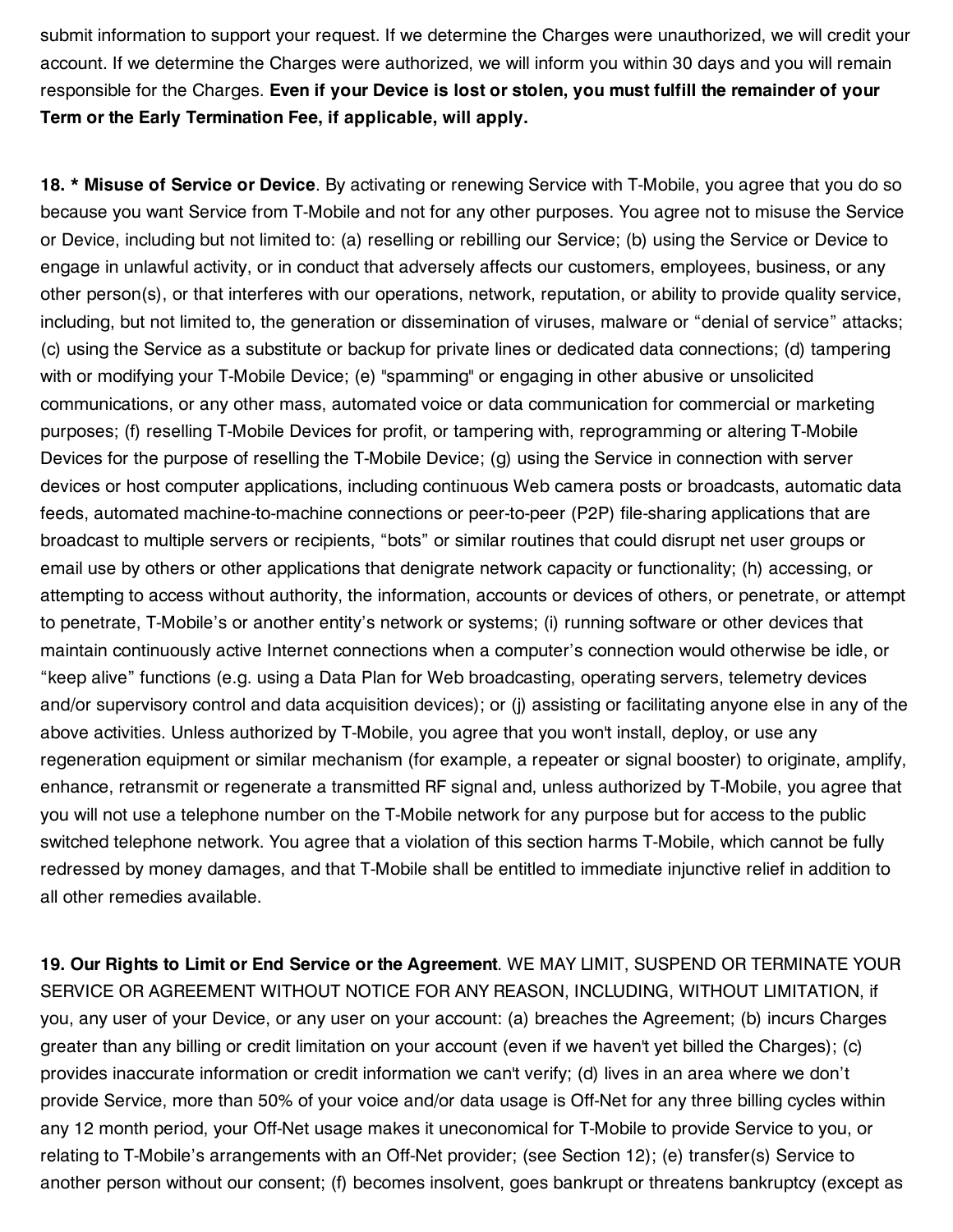prohibited by law); (g) misuses your Service or Device as described in Section 18, above; (h) uses your Service or Device in a manner that is excessive, unusually burdensome, or unprofitable to us; or (i) are on a Rate Plan that we determine is no longer available to you. We may impose credit, usage or other limits to your Service, suspend your Service, or exclude certain types of calls, messages or sessions (such as international, 900 or 976 calls), in our sole discretion and without notice. If we limit, suspend or terminate your Service and later reinstate your Service, you may be charged a fee. This paragraph constitutes notice to **Puerto Rico customers** that your Service may be suspended or cancelled if you engage in any of the foregoing actions in Sections 18 and 19, including, but not limited to, failing to pay your bill when due, in accordance with the Puerto Rico Suspension Regulation 5940 of March 12, 1999, promulgated by the Telecommunications Board where applicable, or in T-Mobile's sole discretion. If your Service or account is limited, suspended or terminated and then reinstated, you will be charged a reactivation fee.

**20. \* Intellectual Property**. You agree not to infringe, misappropriate, dilute or otherwise violate the intellectual property rights of T-Mobile or any third party. Except for a limited license to use the Services, your purchase of Services and T-Mobile Devices (or other Devices) does not grant you any license to copy, modify, reverse engineer, download, redistribute, or resell the intellectual property of T-Mobile or others related to the Services and T-Mobile Devices (or other Devices); this intellectual property may be used only with T-Mobile Service unless expressly authorized by T-Mobile. You agree that a violation of this section harms T-Mobile, which cannot be fully redressed by money damages, and that T-Mobile shall be entitled to immediate injunctive relief in addition to all other remedies available. In conjunction with our rights under Section 19, it is T-Mobile's policy, in appropriate circumstances and in its sole judgment, to suspend or terminate the Service of any subscriber, account holder or user who is deemed to be a repeat or blatant infringer of copyrights. For more information see www.T-Mobile.com/DMCA.htm (www.T-Mobile.com.pr/DMCA.htm for **Puerto Rico** and http://es.t-mobile.com/DMCA.htm for T-Mobile's Spanish website).

**21. Digital Millennium Copyright Act ("DMCA") Notice**. If you believe that material residing on our system or network infringes the copyright of you or the copyright of a person or entity for whom you are authorized to act, notify our Designated agent by using the notice procedure under the DMCA and described at www.T-Mobile.com/DMCA.htm (www.T-Mobile.com/DMCA.htm for **Puerto Rico** and http://es.t-mobile.com/DMCA.htm for T-Mobile's Spanish website). After receiving notice, we may remove or disable access to any infringing material as provided for in the DMCA. T-Mobile's Designated Agent is: Christina Kirkpatrick, 12920 S.E. 38th Street, Bellevue, WA 98006; copyrightagent@t-mobile.com; phone: 425-383-4000. There are substantial penalties for sending false notices.

**22. \* Privacy Information**. Our Privacy Policy describes how we collect, use and share information related to your use of our Service and is available online at www.T-Mobile.com/privacy. We may change our Privacy Policy at any time to provide updates to or clarification of our practices. You should refer to our Privacy Policy often for the latest information and the effective date of any changes. In addition, data on your Device may automatically be stored on your SIM card, Device or our network. Your data may remain on the Device even if your SIM card is removed. The data left on your Device will be accessible to others who use your Device, and may be deleted, altered, or transferred to our network servers.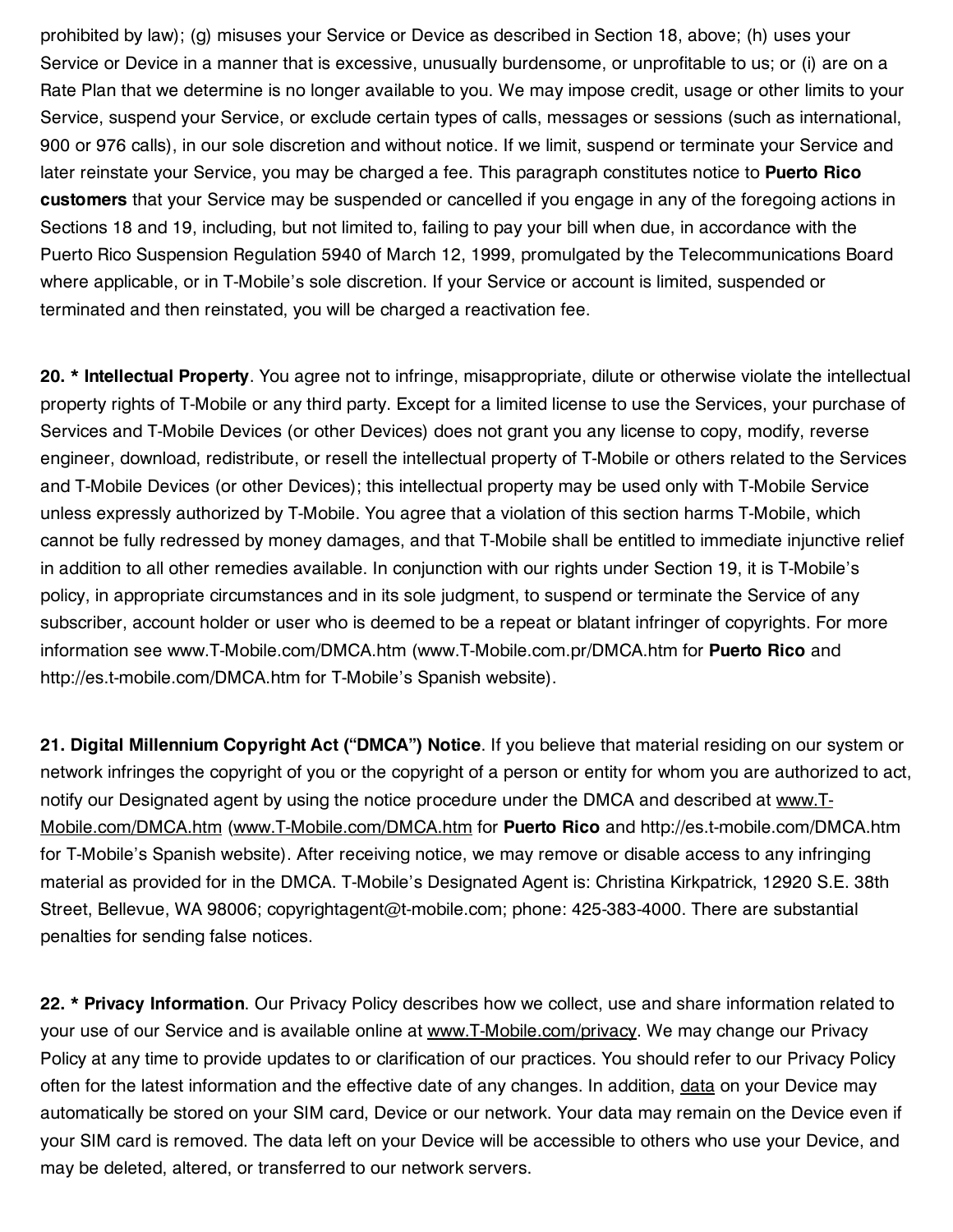Some Devices automatically upload stored information (such as your address book, ringtones, or other data) to T-Mobile network servers. You may choose not to use this service by contacting Customer Care; however, your Device will continue to upload your information to our servers but T-Mobile will not retain the information. Not using this service may result in the loss of functionality or the availability of certain services or features, and the permanent loss of information stored on a lost or stolen Device. You or T-Mobile may be able to remotely access or delete information stored on your Device or on www.my.T-Mobile.com.

**23. \* Disclaimer of Warranties**. EXCEPT FOR ANY WRITTEN WARRANTY THAT MAY BE PROVIDED WITH A T-MOBILE DEVICE YOU PURCHASE FROM US, AND TO THE EXTENT PERMITTED BY LAW, THE SERVICES AND DEVICES ARE PROVIDED ON AN "AS IS" AND "WITH ALL FAULTS" BASIS AND WITHOUT WARRANTIES OF ANY KIND. WE MAKE NO REPRESENTATIONS OR WARRANTIES, EXPRESS OR IMPLIED, INCLUDING ANY IMPLIED WARRANTY OF MERCHANTABILITY OR FITNESS FOR A PARTICULAR PURPOSE CONCERNING YOUR SERVICE OR YOUR DEVICE. WE CAN'T PROMISE UNINTERRUPTED OR ERROR-FREE SERVICE AND DON'T AUTHORIZE ANYONE TO MAKE ANY WARRANTIES ON OUR BEHALF. THIS DOESN'T DEPRIVE YOU OF ANY WARRANTY RIGHTS YOU MAY HAVE AGAINST ANYONE ELSE. WE DO NOT GUARANTEE THAT YOUR COMMUNICATIONS WILL BE PRIVATE OR SECURE; IT IS ILLEGAL FOR UNAUTHORIZED PEOPLE TO INTERCEPT YOUR COMMUNICATIONS, BUT SUCH INTERCEPTIONS CAN OCCUR.

**24. \* Waivers and Limitations of Liability. UNLESS PROHIBITED BY LAW, WE EACH AGREE TO LIMIT CLAIMS FOR DAMAGES OR OTHER MONETARY RELIEF AGAINST EACH OTHER TO DIRECT AND ACTUAL DAMAGES REGARDLESS OF THE THEORY OF LIABILITY. THIS MEANS THAT NEITHER OF US WILL SEEK ANY INDIRECT, SPECIAL, CONSEQUENTIAL, TREBLE, OR PUNITIVE DAMAGES FROM THE OTHER. THIS LIMITATION AND WAIVER ALSO APPLIES TO ANY CLAIMS YOU MAY BRING AGAINST ANY OTHER PARTY TO THE EXTENT THAT WE WOULD BE REQUIRED TO INDEMNIFY THAT PARTY FOR SUCH CLAIM. YOU AGREE WE ARE NOT LIABLE FOR PROBLEMS CAUSED BY YOU OR A THIRD PARTY. EXCEPT TO THE EXTENT PROHIBITED BY LAW, ALL CLAIMS MUST BE BROUGHT WITHIN 2 YEARS OF THE DATE THE CLAIM ARISES.**

**25. \* Indemnification**. You agree to defend, indemnify, and hold us harmless from any claims arising out of use of the Service or Devices, breach of the Agreement, or violation of any laws or regulations or the rights of any third party by you, any person on your account or that you allow to use your Service or Device.

**26. \* Enforceability and Assignment**. A waiver of any part of the Agreement in one instance is not a waiver of any other part or any other instance and must be expressly provided in writing. If we don't enforce our rights under any provisions of the Agreement, we may still require strict compliance in the future. Except as provided in Section 2, if any part of the Agreement is held invalid that part may be severed from the Agreement. You can't assign the Agreement or any of your rights or duties under it without our written consent. We may assign all or part of the Agreement or your debts to us without notice. The Agreement is the entire agreement between us and defines all of the rights you have with respect to your Service or Device, except as provided by law, and you cannot rely on any other documents or statements by any sales, service representatives or other